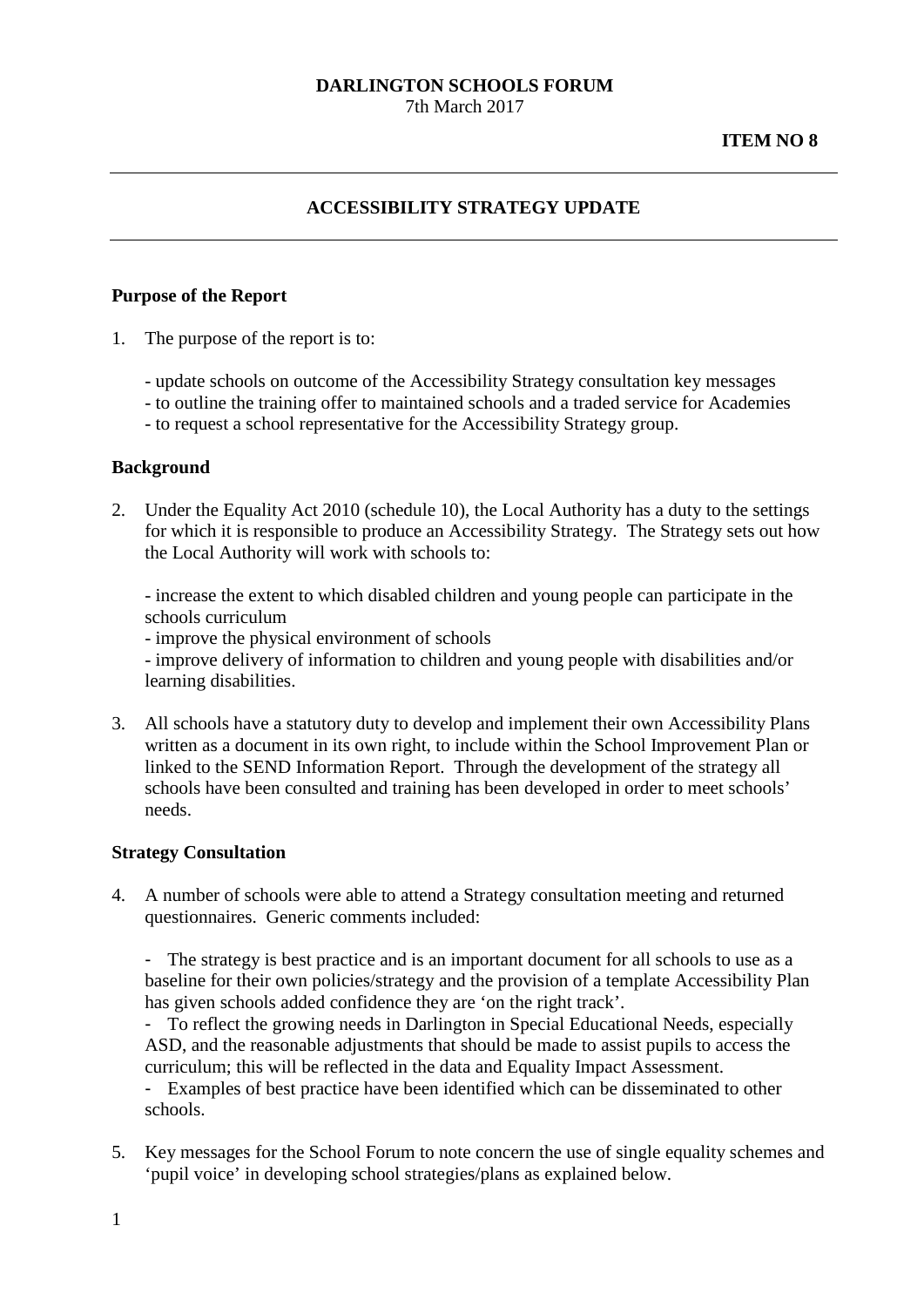- 6. Some schools continue to produce single equality schemes, despite the fact that under the specific duties there are no statutory requirements to do so. This was replaced with the need to publish equality objectives and annually demonstrate how they are meeting the aims of the equality duty. Schools should note that equality information is required to be reviewed every four years, whereas Accessibility Plans, every three years therefore there is a risk that schools may miss the statutory review of Accessibility Plans.
- 7. A meeting with the Darlington Youth Partnership was held in association with the Local Authority (LA) Participation Officer. The young people raised some interesting ideas as to how schools could improve the Pupil Voice in involvement of children and young people in their accessibility planning. Schools could consider how to involve students in preparing their Accessibility Plans.

# **Children and Young People (CYP) Scrutiny – Meeting update**

- 8. The Strategy was taken to the CYP Scrutiny meeting on  $20<sup>th</sup>$  February. Members questions related to the involvement of the academies in the development of the Strategy and Members were advised that all schools had been made aware of the Strategy through Schools Governing Bodies and given the opportunity to comment during the consultation period and academies will be able to access the final training plan that will be put in place. In the case of acadamies the consultation has informed requirements for support or other training needs.
- 9. Members also questioned how the local authority can ensure that all young people under their responsibility are getting quality of care from the academies and how this can be monitored. I informed Members of the the SEN Disability and Inclusion Commissioning Strategy, which is linked to the Accessibility Strategy which covers the duty on all children and that accessibility planning was very specific to schools.
- 10. Members also referred specifically to the high percentage of SEN children in Darlington receiving SEND support or have an Education, Health and Care Plan (EHCP) or Statement of Special Educational Need; and the percentage of all children in the area that were living in poverty and questioned the reasons as to why the number of children entitled to free school meals in nursery and primary schools and in secondary schools was above the national average. It was agreed that the Assistant Director of Children's Services would carry out a benchmarking exercise with the neighbouring authorities and report back to Members.
- 11. It was also agreed that although the statutory responsibility is for this authority to support all its maintained schools it should be stated in the Strategy that as well as maintained schools and Academies, sixth-form colleges and further education (FE) colleges with 16 to 19 provision are likewise required to produce Accessibility Plans, and that the best practice outlined in the Strategy will support them to do this.
- 12. The development of the Strategy has been overseen by an Accessibility Strategy group. The group will monitor the implementation of the Strategy and report to the CYP Scrutiny at least annually. To strengthen the group we would like to invite a representative from a maintained school. The terms of reference for the group are attached at Appendix 1.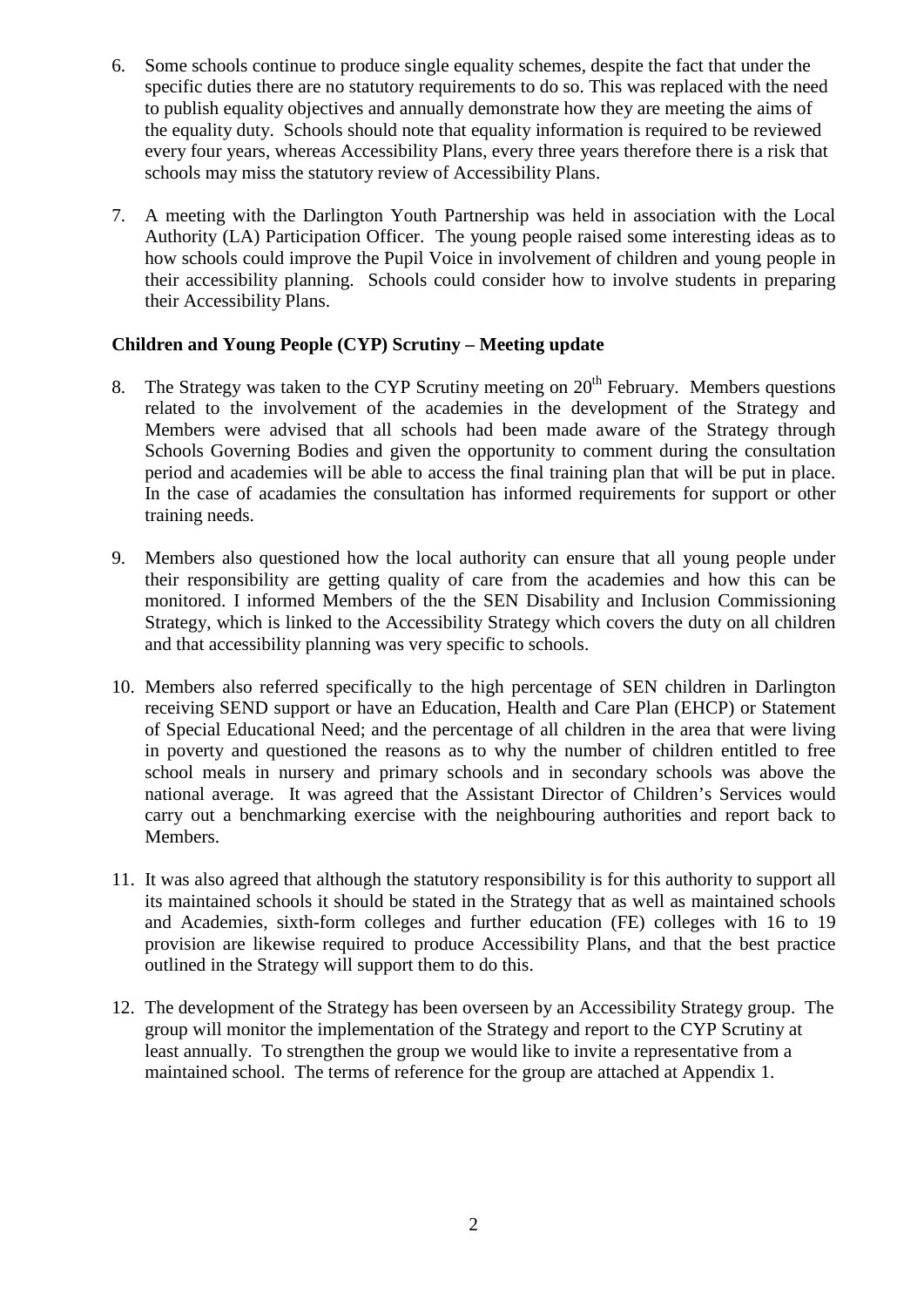# **Training Update**

### **Maintained Schools**

- 13. Darlington Borough Council is committed to ensuring that the Council meets and, where practicable, exceeds its requirements. In addition to the Strategy, the intention is that the Local Authority guide schools through the necessary steps to achieve legal compliance (Schedule 10 of the Equality Act 2010) in the completion, monitoring and publicising of their individual Accessibility Plans through training.
- 14. The training will be rolled out as soon as the Strategy is agreed by Cabinet, ie in Summer term 2016/2017. A small fee of £50 per school will be required. The schools would, in advance, use an audit tool as a checklist against which to identify actions to be encompassed within their plans. The completed plans will be checked for omissions and compliance, and schools will be invited to an appropriate level of training.

# **Academy Training**

- 15. It has been identified through the Strategy consultation that schools expressed an interest in training and support to audit their accessibility plans.
- 16. To this purpose a traded service has been developed. This takes the form of :

• An Accessibility audit tool – which will be provided for the School which must be completed in order to identify training requirements*.* 

• Delivery of an accessibility training session to support implementation of accessibility planning. Based on the response to the audit tool, one of three packages have been developed and will be offered to the school. The training offer will be composed of 2.5-hour twilight sessions on a pre-booking basis. The general outline of these sessions are below, and training will be tailored according to need.

**Bronze** – for those schools who on completion of the checklist, have identified significant gaps which indicate potential non-compliance and for which they require guidance.

**Silver** – for those schools, who on completion of the checklist, have identified some gaps which would benefit from further guidance to achieve compliance.

Gold - for those schools who, on completion of the checklist, have identified potentially minor gaps which, when addressed, would support the schools in exceeding compliance.

It is expected each school will undertake one of the above accessibility sessions during the Academic year and that the trained member of staff will cascade to all school staff.

• An annual on-site meeting with the school management team to pro-actively monitor and assist in the development and implementation of agreed accessibility action plans.

• An annual audit of the action plan, providing a written report and action points or recommendations where necessary. Ad-hoc advice and guidance eg in relation to complaints relating to accessibility.

• Bespoke training can be developed and provided to meet specific needs. The